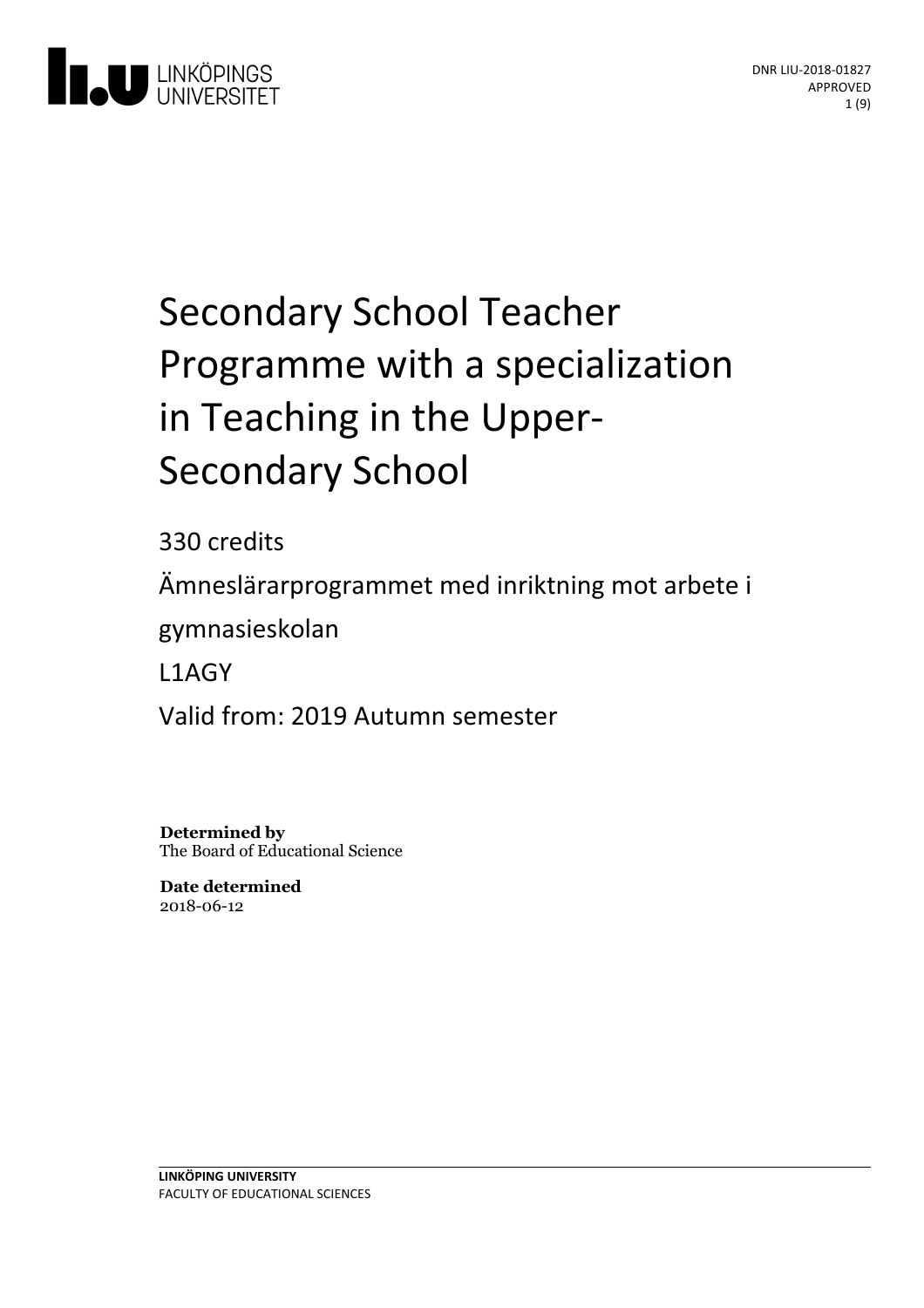# Entry requirements

# Degree in Swedish

Ämneslärarexamen med inriktning mot arbete i gymnasieskolan

# Degree in English

Degree of Master of Arts in Upper Secondary Education Degree of Master of Science in Upper Secondary Education

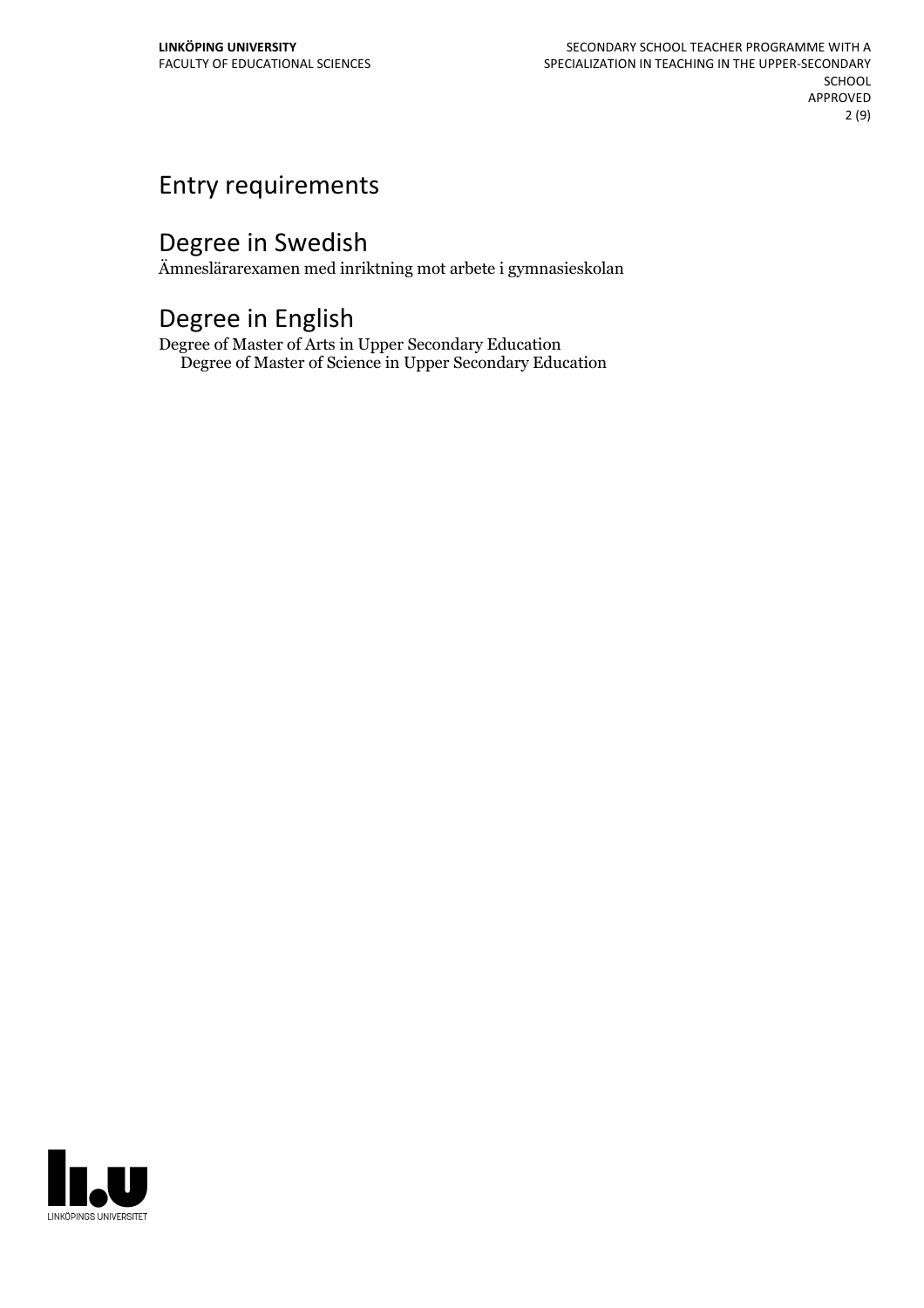# **Curriculum**

#### **Semester 1 (Autumn 2019)**

| Course<br>code | Course name                                                               | <b>Credits</b> | Level            | Weeks              | <b>ECV</b> |
|----------------|---------------------------------------------------------------------------|----------------|------------------|--------------------|------------|
| 975G01         | Educational Sciences 1, Didactics                                         | 5              | G <sub>1</sub> X | v201934-<br>201936 |            |
| 975G07         | Educational Sciences 2, Development and<br>Learning                       | 8.5            | G <sub>1</sub> X | v201937-<br>201943 |            |
| 975GV7         | <b>Educational Sciences, Teaching Practice</b>                            | 1.5            | G <sub>1</sub> X | v201937-<br>201943 |            |
| 975G03         | Educational Sciences 3, Knowledge Assessment                              | 7.5            | G <sub>1</sub> X | v201944-<br>201948 |            |
| 975G04         | Educational Sciences 4, History of Education,<br>Societal role and values | 7.5            | G <sub>1</sub> X | v201949-<br>202003 |            |

#### *Specialisation: Subjcet: Social Studies*

#### **Semester 2 (Spring 2020)**

*Specialisation: Subjcet: Social Studies*

| Course<br>code | Course name                          | <b>Credits</b> | Level            | Weeks              | ECV |
|----------------|--------------------------------------|----------------|------------------|--------------------|-----|
|                | 91SH13 Social Science (1-30 Credits) | 30             | G <sub>1</sub> X | v202004-<br>202023 |     |

## **Semester 3 (Autumn 2020)**

*Specialisation: Subjcet: Social Studies*

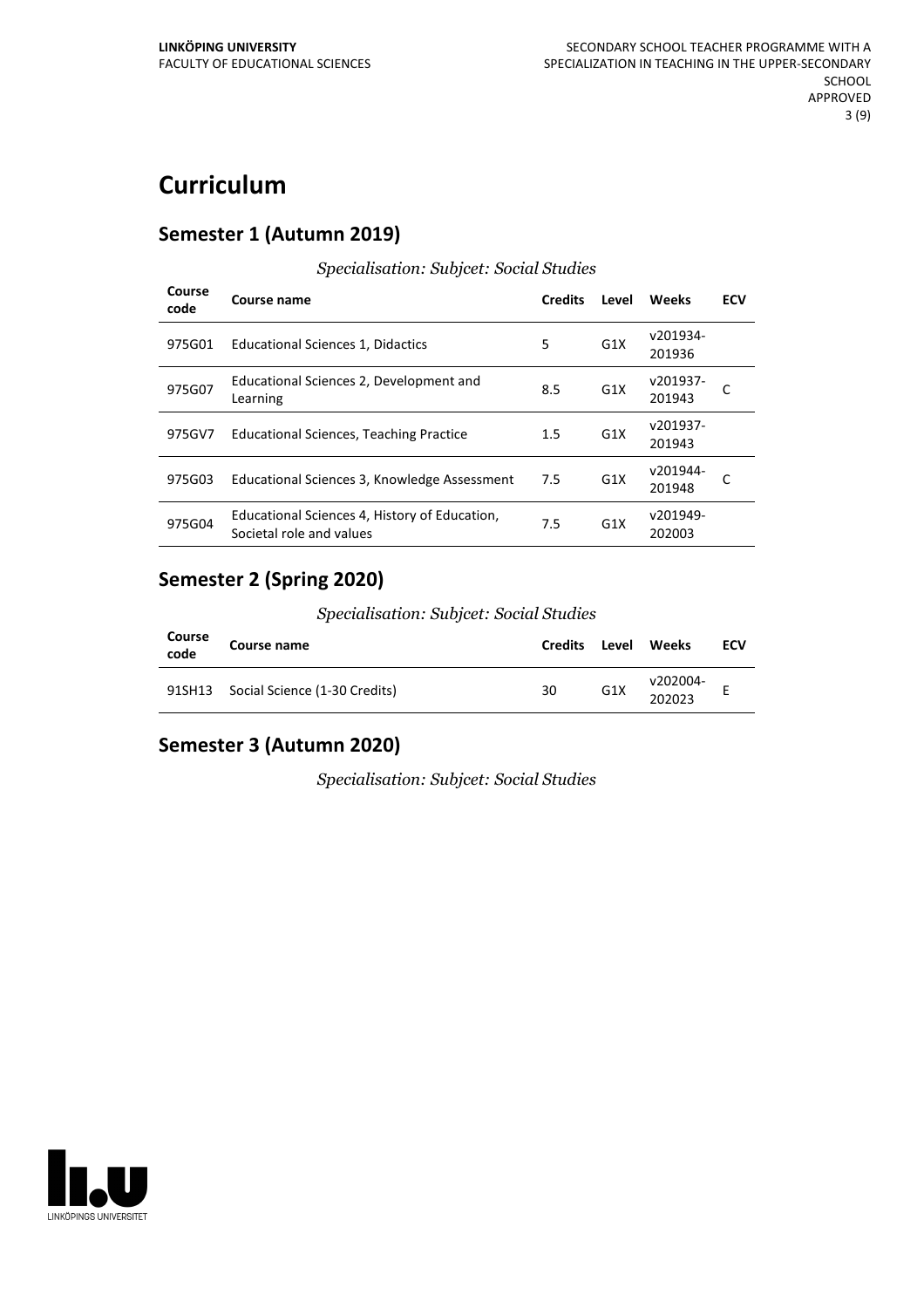#### **LINKÖPING UNIVERSITY** FACULTY OF EDUCATIONAL SCIENCES

| Course<br>code | Course name                                             | <b>Credits</b> | Level | Weeks              | <b>ECV</b> |
|----------------|---------------------------------------------------------|----------------|-------|--------------------|------------|
| 91MA12         | <b>Mathematics: Geometry</b>                            | 5              | G1X   | v202034-<br>202037 | E          |
| 92MA12         | <b>Mathematics: Geometry</b>                            | 5              | G1X   | v202034-<br>202037 | E          |
| 92FS11         | Philosophy (1-15 cr)                                    | 15             | G1X   | v202034-<br>202043 |            |
| 92RE13         | Religious Studies (1-15 Cr)                             | 15             | G1X   | v202034-<br>202043 |            |
| 92SA11         | Swedish as a second language (1-15 cr)                  | 15             | G1X   | v202034-<br>202043 | E          |
| 92GE01         | Geography (1-30 cr)                                     | 30             | G1X   | v202034-<br>202103 | Е          |
| 92MAV1         | Mathematics: Teaching practice (17-18 cr)               | $1.5\,$        | G1X   | v202034-<br>202103 | E          |
| 92SH33         | Social Science (31-52,5 cr)                             | 22.5           | G1X   | v202034-<br>202103 |            |
| 92MA13         | Mathematics: Foundation Course in<br><b>Mathematics</b> | 6              | G1X   | v202036-<br>202044 | Е          |
| 92MA16         | <b>Mathematics: Mathematics Education 1</b>             | 5.5            | G1X   | v202036-<br>202103 | E          |
| 92FS21         | Philosophy (16-30 cr)                                   | 15             | G1X   | v202044-<br>202103 |            |
| 92RE23         | Religious Studies (16-30 Cr)                            | 15             | G1X   | v202044-<br>202103 | E          |
| 92SA21         | Swedish as a second language (16-30 cr)                 | 15             | G1X   | v202044-<br>202103 | E          |
| 92SHV3         | Social Science, Teaching Practice, (53-60 cr)           | 7.5            | G1X   | v202045-<br>202049 | Е          |
| 92MA14         | Mathematics: One Variable Calculus 1                    | 6              | G1X   | v202045-<br>202103 | E          |
| 92MA15         | Mathematics: Linear Algebra                             | 6              | G1X   | v202045-<br>202103 | E          |

## **Semester 4 (Spring 2021)**

*Specialisation: Subjcet: Social Studies*

| Course | Course name |  | Credits Level Weeks | <b>ECV</b> |
|--------|-------------|--|---------------------|------------|
| code   |             |  |                     |            |

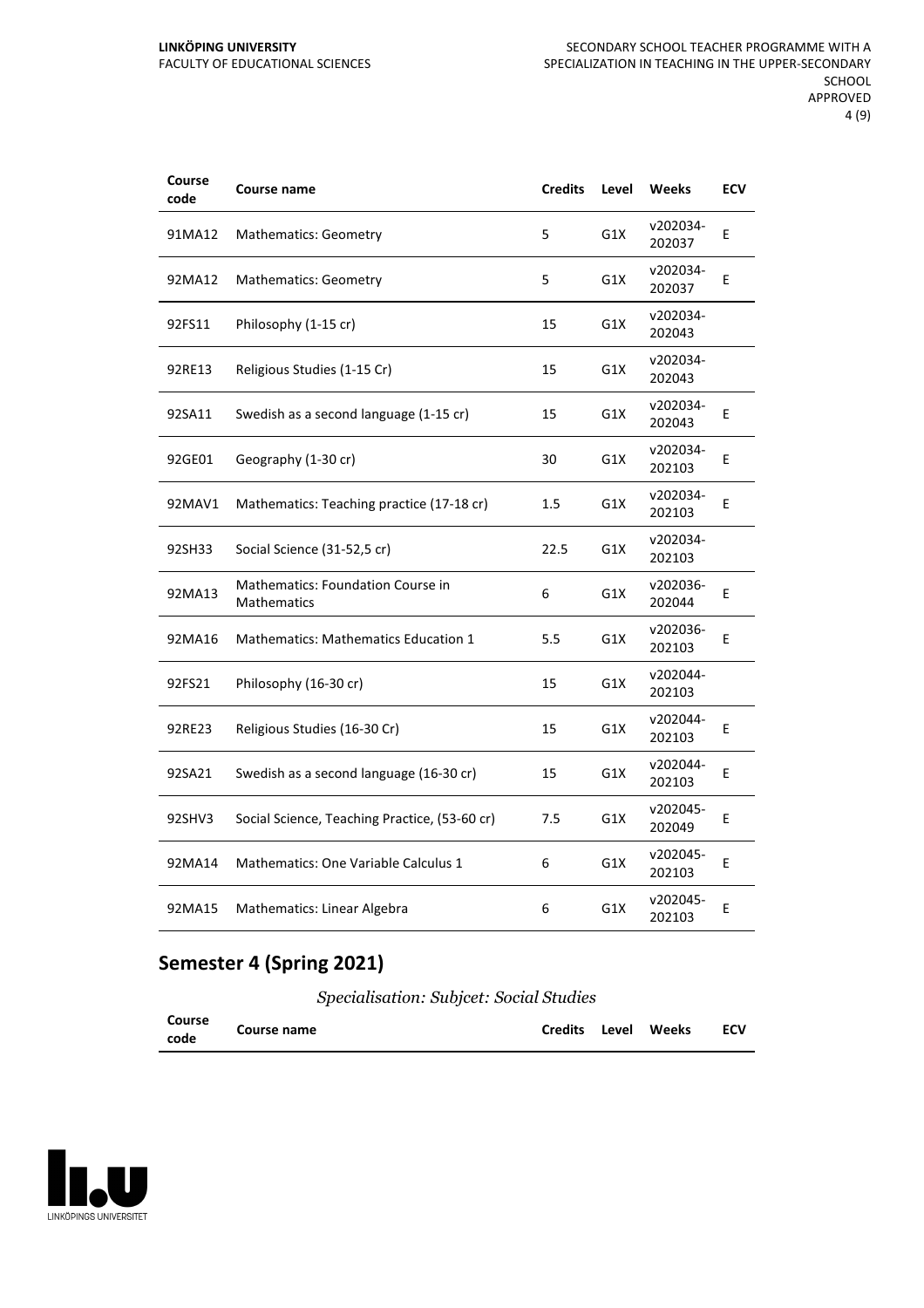| Course<br>code | <b>Course name</b>                                                         | <b>Credits</b> | Level | Weeks              | ECV |
|----------------|----------------------------------------------------------------------------|----------------|-------|--------------------|-----|
| 9GMA04         | Mathematics, Calculus in One Variable 2                                    | 6              | G1X   | v202103-<br>202112 | Ε   |
| 92FS31         | Philosophy (31-37,5 cr)                                                    | 7.5            | G1X   | v202104-<br>202108 | Ε   |
| 92SA31         | Swedish as a second language (31-45 cr)                                    | 15             | G1X   | v202104-<br>202113 | E   |
| 92RE43         | Religiuos Studies (46-60 Credits)                                          | 15             | G1X   | v202104-<br>202115 | E   |
| 92EN11         | English (1-27,5 cr)                                                        | 27.5           | G1X   | v202104-<br>202123 | Ε   |
| 92GE33         | Geography (31-52,5 cr)                                                     | 22.5           | G1X   | v202104-<br>202123 | E   |
| 92MA32         | Mathematics: Programming with a<br>Mathematical and Didactical Perspective | 6              | G1X   | v202104-<br>202123 | Ε   |
| 92MA33         | <b>Mathematics Mathematics Education 2</b>                                 | 5              | G1X   | v202104-<br>202123 | Ε   |
| 92SV13         | Swedish (1-30 cr)                                                          | 30             | G1X   | v202104-<br>202123 | E   |
| 92FSV3         | Philosophy: Teaching Practice (38-45 cr)                                   | 7.5            | G1X   | v202109-<br>202113 | E   |
| 92GEV3         | Geography, Teaching Practice (52,5-60 cr)                                  | 7.5            | G1X   | v202109-<br>202113 | E   |
| 92E1V1         | <b>English, Teaching Practice</b>                                          | 2.5            | G1X   | v202111-<br>202112 | Ε   |
| 92REV3         | Religious Education: Teaching Practice (37,5-45<br>cr)                     | 7.5            | G1X   | v202113-<br>202118 | E   |
| 9GMA08         | <b>Mathematics: Calculus in Several Variables</b>                          | 8              | G1X   | v202113-<br>202122 | E   |
| 92FS41         | Philosophy (46-60 cr)                                                      | 15             | G1X   | v202114-<br>202123 | E   |
| 92SA41         | Swedish as a second language (53-60 cr)                                    | 7.5            | G1X   | v202114-<br>202123 | E   |
| 92SAV3         | Swedish as a Second Language: Teaching<br>Practice (46-52,5 cr)            | 7.5            | G1X   | v202114-<br>202123 | E   |
| 92RE33         | Religious Studies (31-37,5 Credits)                                        | 7.5            | G1X   | v202119-<br>202123 | E   |

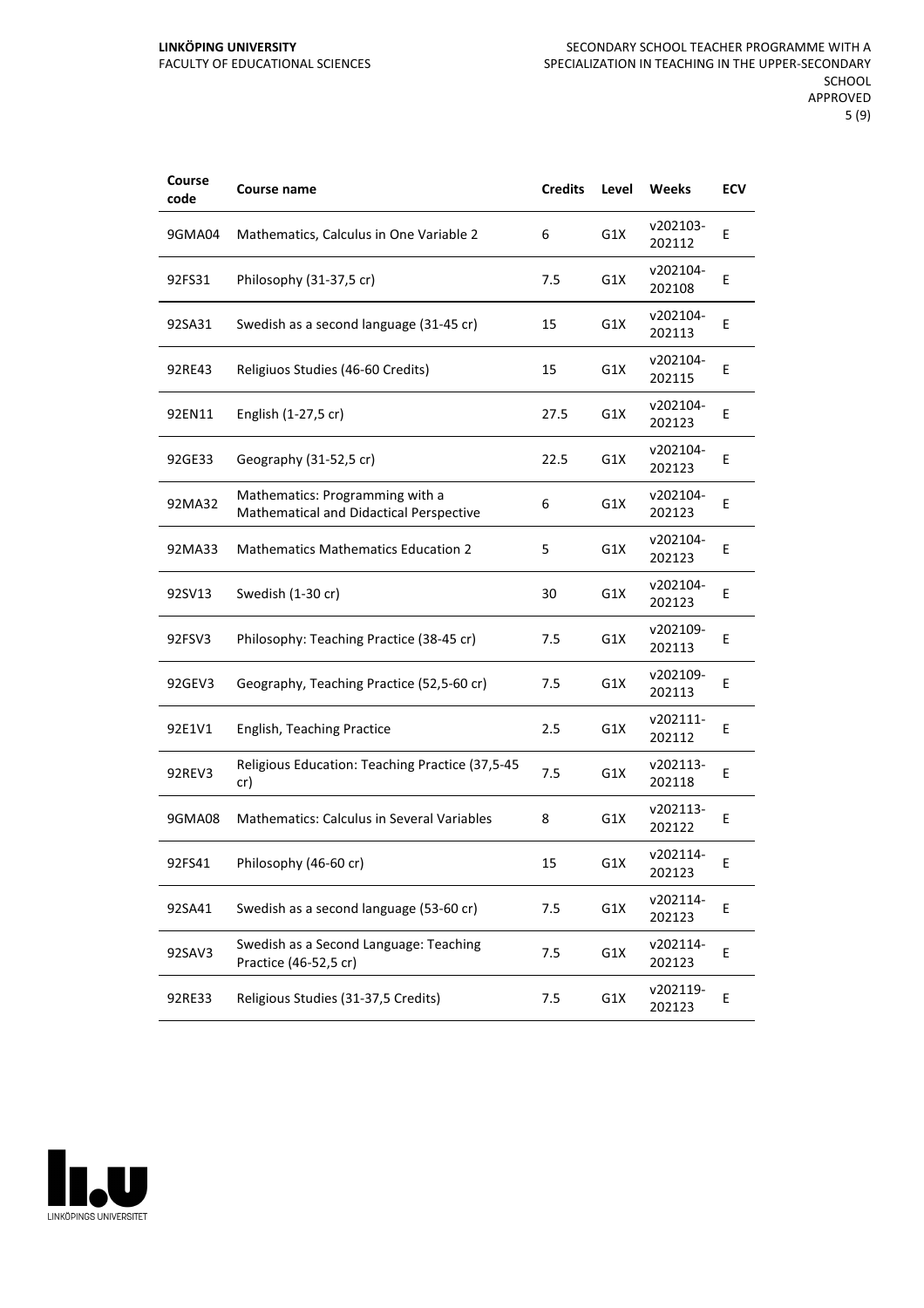## **Semester 5 (Autumn 2021)**

| Specialisation: Subjcet: Social Studies |
|-----------------------------------------|
|-----------------------------------------|

| Course<br>code | Course name                                   | <b>Credits</b> | Level            | Weeks              | <b>ECV</b> |
|----------------|-----------------------------------------------|----------------|------------------|--------------------|------------|
| 93EN31         | English (31-55 cr)                            | 25             | G <sub>2</sub> X | v202134-<br>202203 | Е          |
| 93SH33         | Social Science (31-52,5 cr)                   | 22.5           | G2X              | v202134-<br>202203 | Е          |
| 93SV33         | Swedish (31-52,5 cr)                          | 22.5           | G <sub>2</sub> X | v202134-<br>202203 | E          |
| 93ENV3         | English: Teaching Practice (56-58 cr)         | 3              | G2X              | v202139-<br>202140 | E          |
| 93SVV3         | Swedish: Teaching Practice (53-60 cr)         | 7.5            | G <sub>2</sub> X | v202143-<br>202148 | F          |
| 93ENV4         | English: Teaching practice (59-60 cr)         | 2              | G <sub>2</sub> X | v202145-<br>202145 | E          |
| 93SHV3         | Social Science, Teaching Practice, (53-60 hp) | 7.5            | G <sub>2</sub> X | v202145-<br>202149 | E          |

## **Semester 6 (Spring 2022)**

*Specialisation: Subjcet: Social Studies*

| Course<br>code | Course name                    | <b>Credits</b> | Level | Weeks              | ECV |
|----------------|--------------------------------|----------------|-------|--------------------|-----|
| 93SH53         | Social Science (61-90 Credits) | 30             | G2X   | v202204-<br>202223 |     |
|                | 93SV51 Swedish (61-90 cr)      | 30             | G2X   | v202204-<br>202223 |     |

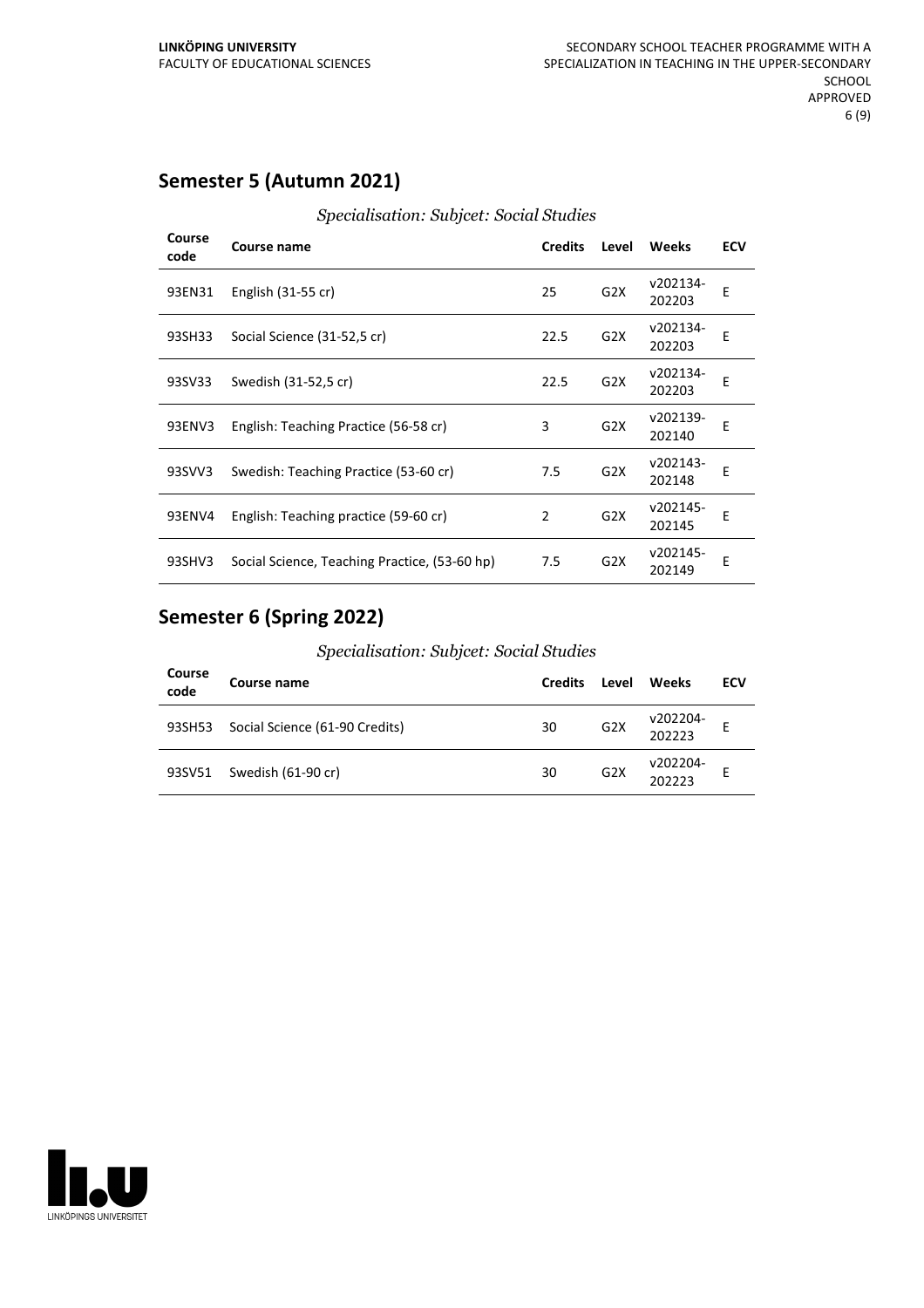## **Semester 7 (Autumn 2022)**

| Course<br>code | Course name                                                          | <b>Credits</b> | Level            | Weeks              | <b>ECV</b> |
|----------------|----------------------------------------------------------------------|----------------|------------------|--------------------|------------|
| 93UK51         | Educational Sciences 5, Social Relations and<br>Teachers' Leadership | 7.5            | G <sub>2</sub> X | v202234-<br>202238 | E          |
| 93FS53         | Philosophy (61-75 cr)                                                | 15             | G2X              | v202234-<br>202243 | E          |
| 93FS63         | Philosophy (61-71 credits)                                           | 15             | G2X              | v202234-<br>202243 | E          |
| 93RE53         | Religious Studies (61-75)                                            | 15             | G2X              | v202234-<br>202243 | E          |
| 93GE53         | Geography (61-90 cr)                                                 | 30             | G <sub>2</sub> X | v202234-<br>202303 | E          |
| 93SA53         | Swedish as a second language (61-90 cr)                              | 30             | G <sub>2</sub> X | v202234-<br>202303 | E          |
| 93UK82         | Educational Sciences, Theory of science and<br>research methods      | 7.5            | G <sub>2</sub> X | v202239-<br>202243 | E          |
| 93FS73         | Philosophy (76-90 cr)                                                | 15             | G2X              | v202244-<br>202303 | E          |
| 93FS83         | Philosophy (76-90 cr)                                                | 15             | G2X              | v202244-<br>202303 | E          |
| 93RE63         | Religious Studies (76-90)                                            | 15             | G2X              | v202244-<br>202303 | E          |
| 93XSH1         | Thesis, Social Science                                               | 15             | G <sub>2E</sub>  | v202244-<br>202303 | Ε          |
| 93XSV1         | Thesis, Swedish                                                      | 15             | G <sub>2E</sub>  | v202244-<br>202303 | E          |

#### *Specialisation: Subjcet: Social Studies*

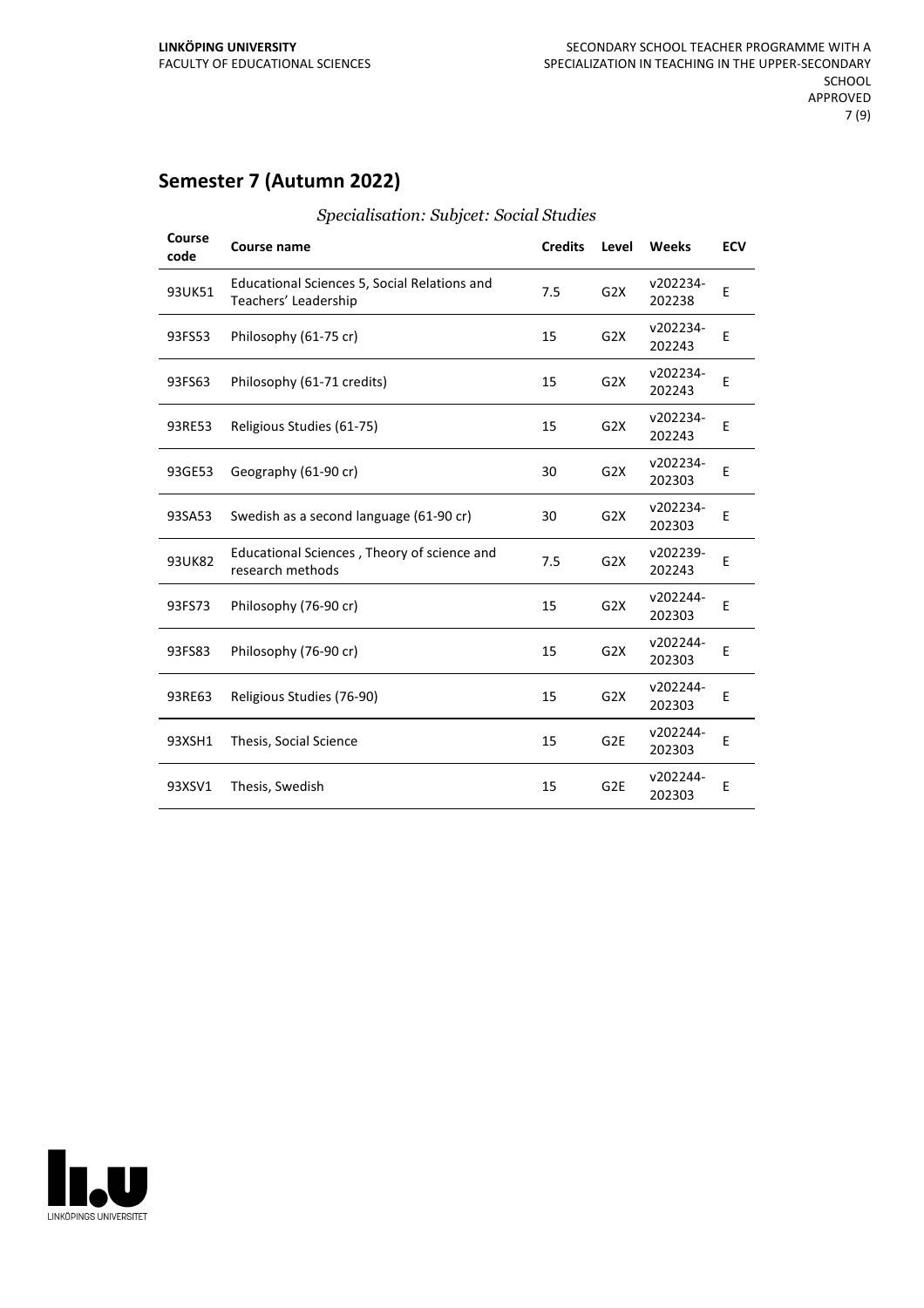## **Semester 8 (Spring 2023)**

| Course<br>code | <b>Course name</b>                                                                  | <b>Credits</b> | Level            | Weeks              | <b>ECV</b> |
|----------------|-------------------------------------------------------------------------------------|----------------|------------------|--------------------|------------|
| 93UK51         | <b>Educational Sciences 5, Social Relations and</b><br>Teachers' Leadership         | 7.5            | G2X              | v202304-<br>202308 | E          |
| 93MA52         | <b>Mathematics: Mathematics Education 3</b>                                         | 8              | G <sub>2</sub> X | v202304-<br>202309 | Е          |
| 93EN51         | English (61-90 cr)                                                                  | 30             | G2X              | v202304-<br>202323 | E          |
| 93MA53         | <b>Mathematcs: Intriduction to Operations</b><br>Research                           | 4              | G2X              | v202304-<br>202323 | E          |
| 93MA55         | Mathematics: Calculus, theoretical foundation<br>for secondary mathematics teaching | 4              | G2X              | v202304-<br>202323 | E          |
| 93MAV3         | Mathematics: Teaching Practice (69-74 cr)                                           | 6              | G2X              | v202304-<br>202323 | E          |
| 93SH53         | Social Science (61-90 Credits)                                                      | 30             | G2X              | v202304-<br>202323 | E          |
| 93SV51         | Swedish (61-90 cr)                                                                  | 30             | G2X              | v202304-<br>202323 | Ε          |
| 93UK82         | Educational Sciences, Theory of science and<br>research methods                     | 7.5            | G2X              | v202309-<br>202313 | Е          |
| 9GMA10         | Mathematics (76-83 cr)                                                              | 8              | G <sub>2</sub> X | v202313-<br>202322 | E          |
| 93XSH1         | Thesis, Social Science                                                              | 15             | G <sub>2E</sub>  | v202314-<br>202323 | E          |

#### *Specialisation: Subjcet: Social Studies*

## **Semester 9 (Autumn 2023)**

*Specialisation: Subjcet: Social Studies — Preliminary courses*

| Course<br>code | Course name                                                       | <b>Credits</b> | Level | Weeks | ECV |
|----------------|-------------------------------------------------------------------|----------------|-------|-------|-----|
| 9ASH73         | Social science (91-105 Credits)                                   | 15             | A1X   |       |     |
| 9AUK62         | Educational Sciences, Special Needs Education                     | 7.5            | A1X   |       | F.  |
| <b>9AUK71</b>  | Educational Sciences 7, School Development and<br>Evaluation      | q*             | A1X   |       | H.  |
| 9AUK81         | Educational Sciences 8, Theory of science and<br>research methods | 7.5            | A1X   |       | F.  |